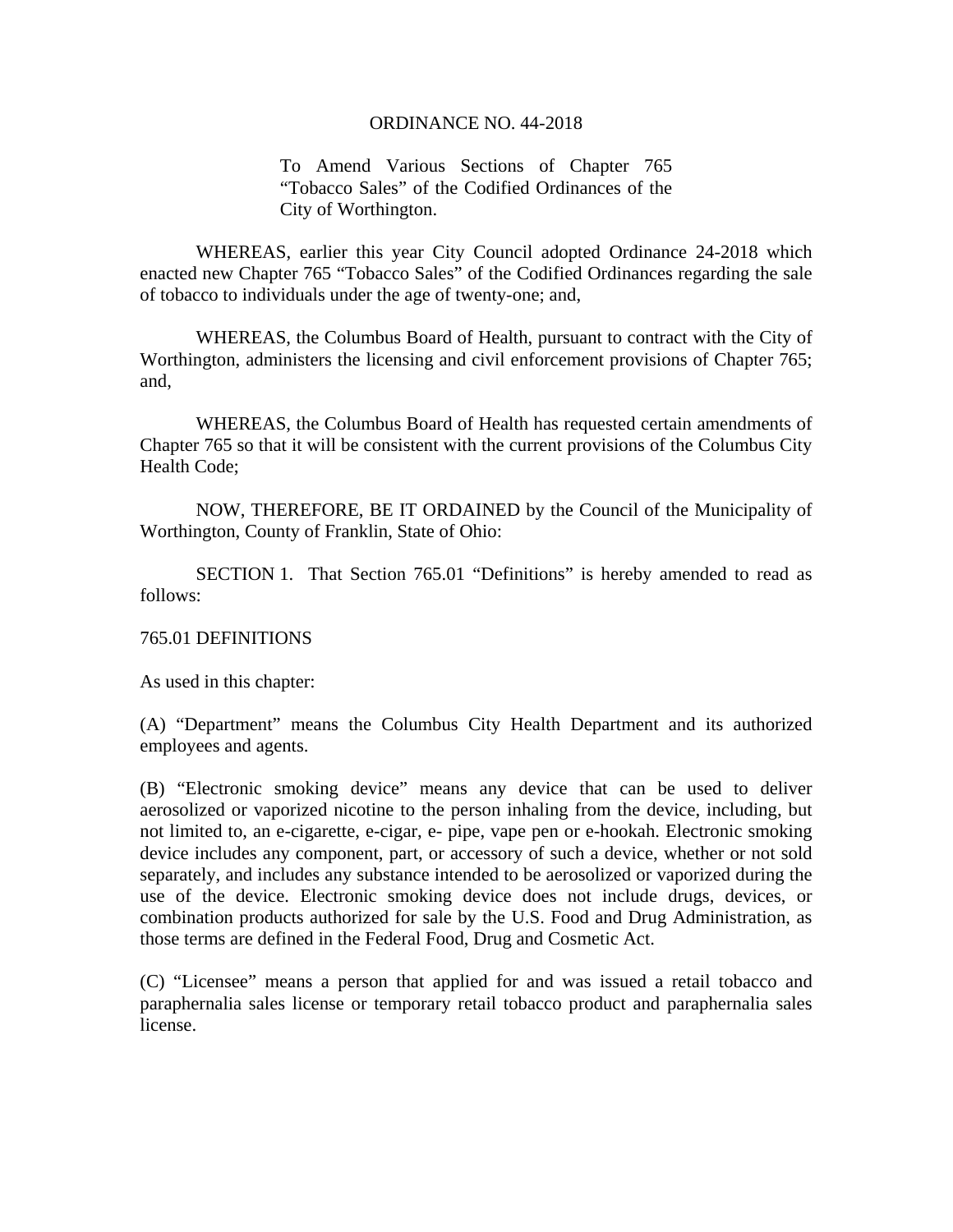(D) "Product Paraphernalia" means any product that is used to assist in chewing, smoking, absorbing, dissolving, inhaling, or any other consumption of nicotine to include, but not limited to pipes, and rolling papers.

(E) "Retail Paraphernalia Sales" means the act of giving, selling or otherwise distributing product paraphernalia in a retail setting, including but not limited to, gas stations, convenience stores, carry out markets, groceries, supermarkets, retail warehouse clubs, drug stores, vape shops and hookah bars.

(F) "Retail Tobacco Sales" means the act of giving, selling or otherwise distributing tobacco products in a retail setting, including but not limited to gas stations, convenience stores, carry out markets, groceries, supermarkets, drug stores, vape shops and hookah bars.

(G) "Temporary Retail Tobacco Product and Paraphernalia Sales" means the act of giving, selling or otherwise distributing tobacco products and/or product paraphernalia at an event for not more than thirty consecutive days.

(H) "Tobacco Product" means any product that is made from or derived from tobacco, and is intended for human consumption or is likely to be consumed, whether smoked, heated, chewed, absorbed, dissolved, inhaled or ingested by any other means, including, but not limited to, a cigarette, a cigar, pipe tobacco, chewing tobacco, snuff, or snus. The term also includes, but is not limited to, an electronic smoking devices and any component or accessory used in the consumption of a tobacco product, such as filters, rolling papers, pipes, or liquids used in electronic smoking devices, whether or not they contain nicotine. Tobacco product does not include drugs, devices, or combination products authorized for sale by the U.S. Food and Drug Administration, as those terms are defined in the Federal Food, Drug and Cosmetic Act.

(I) "Underage Buy Attempt" means a person, authorized by the Department, under the age of 21, who requests purchase of tobacco products or product paraphernalia from a retailer or a person under age 30 who requests purchase of tobacco products or product paraphernalia from a retailer without presenting identification.

SECTION 2. That Section 765.02 "License Application" is hereby amended to read as follows:

# 765.02 LICENSE APPLICATION

(A) All retailers of tobacco products and/or product paraphernalia shall apply for a valid retail tobacco and paraphernalia sales license or a temporary retail tobacco and paraphernalia sales license. For the purposes of this Chapter, retailers shall include any person performing retail tobacco sales, retail paraphernalia sales, or temporary retail tobacco and paraphernalia sales. Retail tobacco and paraphernalia sales licenses shall be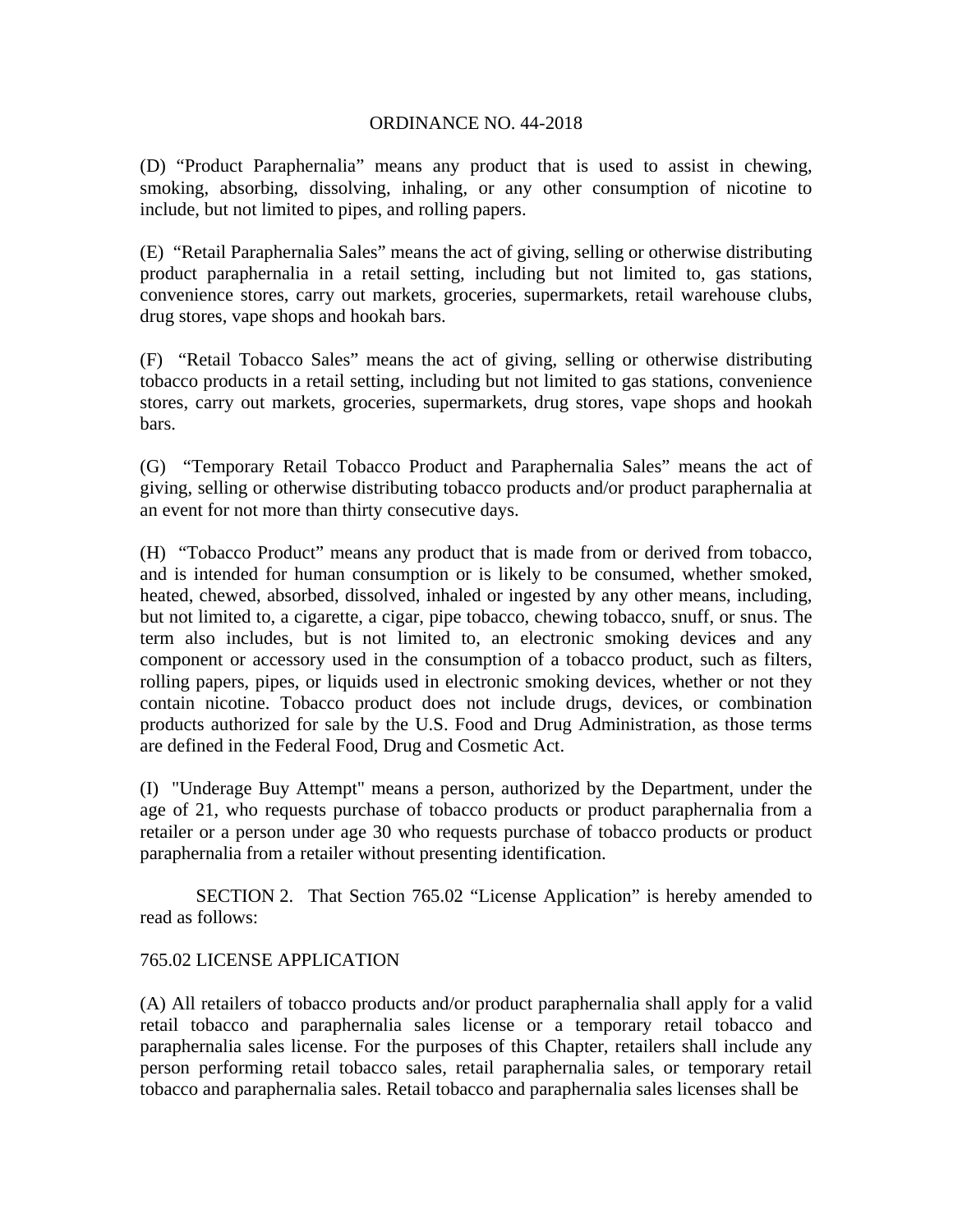issued by the department annually. Temporary retail tobacco and paraphernalia sales licenses shall be valid for not longer than thirty consecutive days. A license shall be required for each location where retail tobacco sales or retail paraphernalia sales are conducted and is non-transferable.

(B) Any retailer applying for a retail tobacco and paraphernalia sales license or temporary retail tobacco and paraphernalia sales license shall submit a current and valid vendor's license as required by the Ohio Department of Taxation to the Department. Any retailer who distributes, stores, or sells cigarettes shall submit a current and valid Retail Cigarette Dealer's License as required by Ohio Revised Code Chapter 5743 to the Department prior to approval for licensing.

(C) The annual retail tobacco and paraphernalia sales license fee shall be \$150. The license shall be valid beginning on the first day of October through the last day of September of the following year. A license issued to a new licensee after the first day of July and before the first day of October shall not expire until the last day of September of the following year. A penalty equal to twenty-five percent of the applicable license fee shall be assessed by the Department for license fee payments that are not received or postmarked by the first of October.

(D) The temporary retail tobacco and paraphernalia sales license fee shall be \$50. The license shall be valid for no longer than thirty consecutive days and limited to a single event. The application shall be made at least ten days prior to the event.

(E) License fees are due at the time of application and are not refundable.

SECTION 3. That Section 765.03 "License Application Denial, Renewal Denial, Suspension, and Revocation" is hereby amended to read as follows:

# 765.03 LICENSE APPLICATION DENIAL, RENEWAL DENIAL, SUSPENSION, AND REVOCATION

(A) Applications for retail tobacco and paraphernalia sales licenses and temporary tobacco and paraphernalia sales licenses may be denied, and such licenses may be suspended or revoked for any of the following:

- (1) Observation by the Department or its authorized agent that the licensee or any agent, employee, or representative of said licensee has violated Section  $765.07(A)(1)$  or  $(A)(3)$  of the Codified Ordinances.
- (2) Failure by the licensee to post signage as required by Section 765.04 of the Codified Ordinances.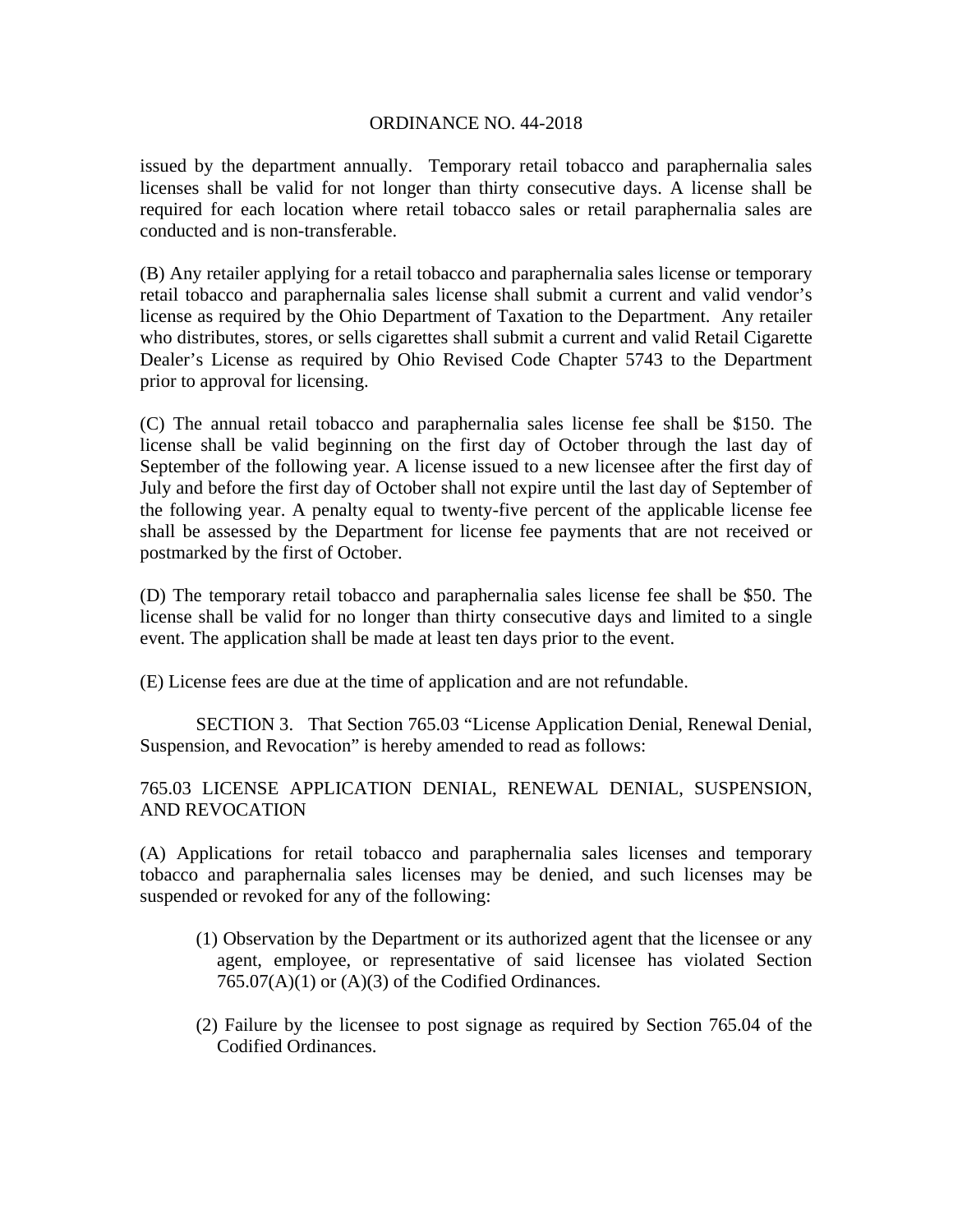- (3) The applicant or licensee having a conviction for violating Sections 765.06 or 765.07 of the Codified Ordinances or Sections 2329.13 or 2329.14 of the Columbus City Code. In the case of licensees, convictions for violations of Sections 765.06 or Section 765.07 of the Codified Ordinances or Section 2329.13 or 2329.14 of the Columbus City Code shall be a sufficient basis for denying a license renewal, for license suspension, or license revocation if the date of conviction is within two years of the issuance of the current retail tobacco and paraphernalia sales license or temporary retail tobacco and paraphernalia sales license.
- (4) An order by a court of competent jurisdiction that a retail tobacco and paraphernalia sales location or temporary retail tobacco and paraphernalia sales location owned and/or operated by the licensee constitutes a public nuisance.
- (5) Information contained in the application is misleading, inaccurate, or false.
- (6) The licensee fails to comply with applicable federal, Ohio, and city codes including, but not limited to, building, health and fire.
- (7) The licensee has outstanding fines, pursuant to Section 765.05(B) of the Codified Ordinances.

(B) Any person whose retail tobacco and paraphernalia sales license or temporary retail tobacco and paraphernalia sales license has been proposed to be suspended or revoked shall be notified in writing by the Department. Appeals of such action may be made in accordance with Columbus City Health Code Section 203.10.

(C) Any person whose application for a retail tobacco and paraphernalia sales license or temporary retail tobacco and paraphernalia sales license is denied shall be notified in writing by the Department. Appeals of such action may be made in accordance with Columbus City Health Code Section 203.08.

SECTION 4. That Section 765.04 "Sign Distribution and Posting" is hereby amended to read as follows:

## 765.04 SIGN DISTRIBUTION AND POSTING

(A) The Department shall make signs available to all retail tobacco and paraphernalia sales licensees and temporary retail tobacco and paraphernalia sales licensees. Signs shall be provided by the Department at the time of license approval or renewal, and upon request.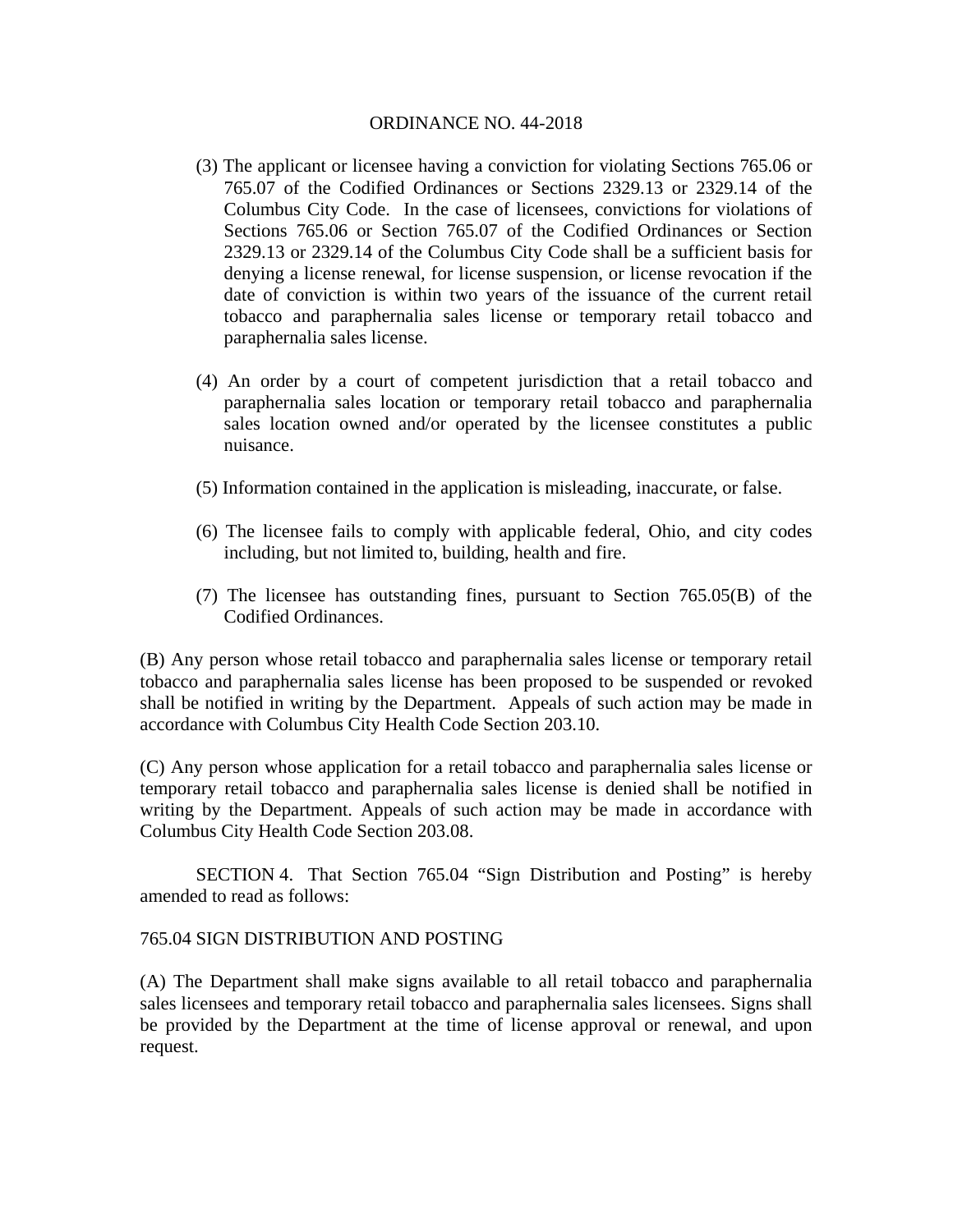(B) The licensee shall post the signs provided by the department at the point of transaction, which may include but are not limited to, cash registers, sales counters or on any display cases of tobacco products and tobacco product paraphernalia. Signage shall be prominently displayed and not obscured.

SECTION 5. That Section 765.05 "Civil Enforcement" is hereby amended to read as follows:

## 765.05 CIVIL ENFORCEMENT

(A) The Department shall conduct an inspection, which shall include an underage buy attempt, at least once per licensing period for all licenses.

(B) The Department shall conduct an inspection at least once during the event for all temporary retail tobacco and paraphernalia sales licenses.

(C) If the Department observes violation(s) of this Chapter at a retail tobacco and paraphernalia sales location or at a temporary retail tobacco and paraphernalia sales location, the following schedule of civil penalties shall be imposed on the licensee, in addition to the sanctions specified in Section 765.03(A):

- (1) For a first violation, \$500.00.
- (2) Second and additional violations within two years of the first violation, \$1,000 per violation.
- (3) Violations of this Chapter which occur more than two years after a prior violation shall not be considered a second or additional violation of this Chapter if there has been no violation during the intervening time period.
- (4) Licensees have the right to appeal civil penalties in accordance with Columbus City Health Code 203.08.

(D) The Department of Public Safety, Division of Police, retains full authority to enforce Sections 765.06 and 765.07 of the Codified Ordinances.